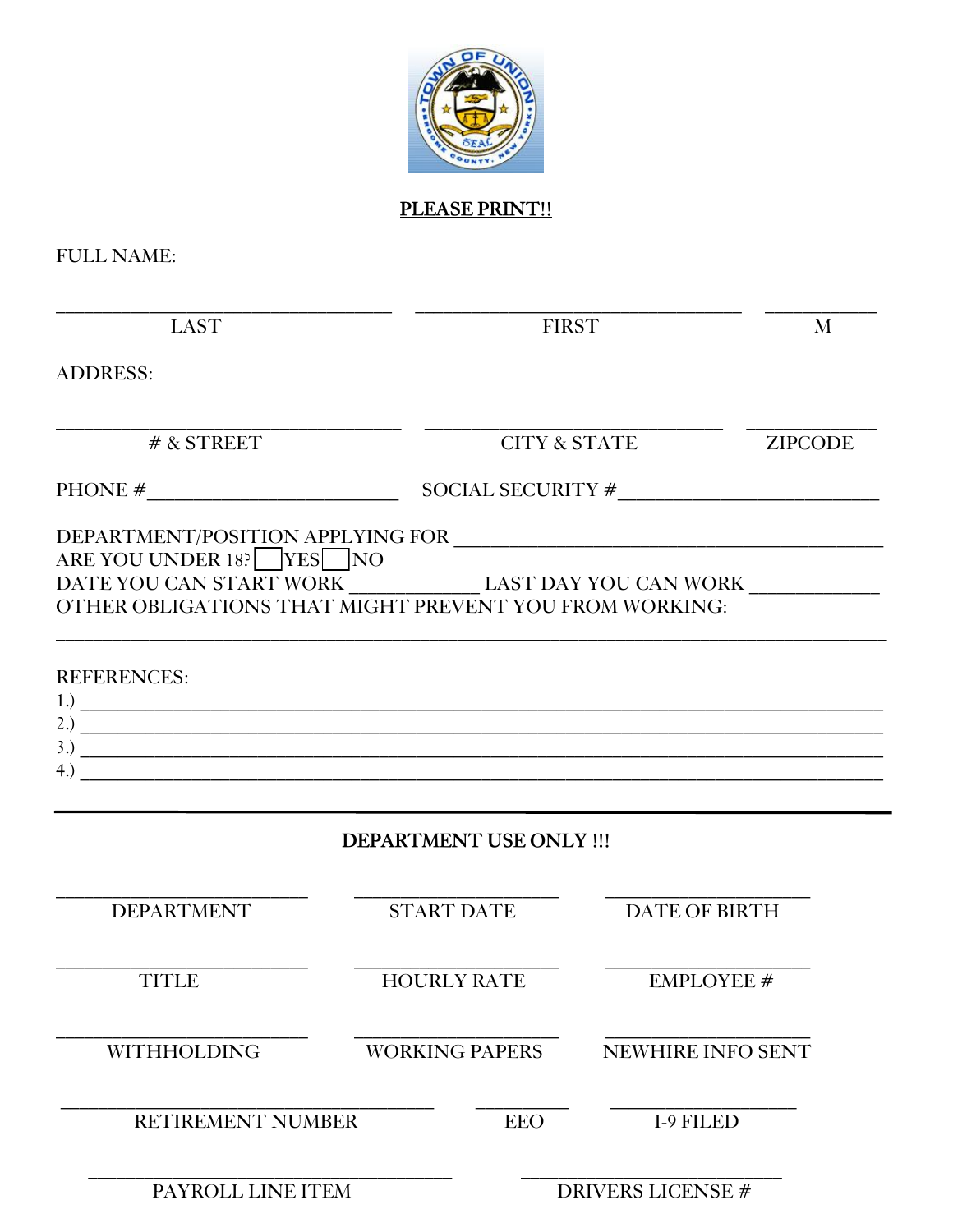| <b>Department of Personnel</b><br>Broome County Office Building, 3rd Floor<br>60 Hawley Street, PO Box 1766, Binghamton, NY 13902<br>www.gobroomecounty.com/personnel | <b>BROOME COUNTY GOVERNMENT EMPLOYMENT APPLICATION</b>                                                                                                                                                                                                                                                                                                                 |                            |
|-----------------------------------------------------------------------------------------------------------------------------------------------------------------------|------------------------------------------------------------------------------------------------------------------------------------------------------------------------------------------------------------------------------------------------------------------------------------------------------------------------------------------------------------------------|----------------------------|
| <b>Title of Position Applying For</b>                                                                                                                                 | $\Box$ Full - Time $\Box$ Part - Time<br>$\Box$ Temporary $\Box$ Summer                                                                                                                                                                                                                                                                                                | DO NOT WRITE IN THIS SPACE |
|                                                                                                                                                                       | No persons shall be denied equal protection of the laws of this County, State, Nation or any subdivision thereof.<br>No person shall, because of race, color, creed, religion, age, sex, national origin or sponsor, be subjected to any discrimination<br>in his civil rights by any person, department or any institutional, agency or subdivision of Broome County. |                            |

The NYS Human Rights Law prohibits discrimination because of age.

Broome County Government does not discriminate on the basis of physical or mental disability and will make reasonable accommodations for individuals with disabilities during application, examination, interviewing and employment.

## BROOME COUNTY IS AN EQUAL OPPORTUNITY EMPLOYER

A clear understanding of your background and work history will aid us in placing you in a position that best meets your qualifications. **DIRECTIONS:** Please print using black ink or type. Answer all questions. Write "No" or "None" where applicable.

| 2. NAME                                                   |      |                                              |                                             |        |       | 3. SOC. SEC. NUMBER     |  |                        |                                                                              |                  |                |                             |
|-----------------------------------------------------------|------|----------------------------------------------|---------------------------------------------|--------|-------|-------------------------|--|------------------------|------------------------------------------------------------------------------|------------------|----------------|-----------------------------|
|                                                           | Last | First                                        |                                             | Middle |       |                         |  |                        |                                                                              |                  |                |                             |
|                                                           |      |                                              |                                             |        |       |                         |  |                        |                                                                              |                  |                |                             |
|                                                           |      |                                              |                                             |        |       |                         |  |                        |                                                                              | County           |                |                             |
|                                                           | City |                                              |                                             |        | State |                         |  |                        |                                                                              | Zip              |                |                             |
|                                                           |      |                                              |                                             |        |       |                         |  |                        |                                                                              |                  |                |                             |
| 5. MAILING ADDRESS<br>Street<br>(If different from above) |      |                                              |                                             |        |       | City                    |  |                        |                                                                              | State / Zip      |                |                             |
|                                                           |      |                                              |                                             |        |       |                         |  |                        |                                                                              |                  |                |                             |
|                                                           |      |                                              |                                             |        |       |                         |  |                        |                                                                              |                  |                |                             |
|                                                           |      |                                              | (Please notify immediately of any changes.) |        |       |                         |  |                        |                                                                              |                  |                |                             |
|                                                           |      | 10. EDUCATION: Circle last grade completed - | ဝိ                                          |        | 6883  |                         |  |                        | $\begin{array}{ccc} 11 & 12 & 13 & 14 & 15 \\ 0 & 0 & 0 & 0 & 0 \end{array}$ | $\mathrm{^{16}}$ | $\overline{6}$ | $\overline{0}$              |
|                                                           |      | Name and School Location                     |                                             |        |       | Graduated?<br>Yes or No |  | <b>Type of Degrees</b> |                                                                              |                  |                | No. of credits<br>completed |
| <b>High School</b><br>last attended                       |      |                                              |                                             |        |       |                         |  |                        |                                                                              |                  |                |                             |
| Colleges<br>or                                            |      |                                              |                                             |        |       |                         |  |                        |                                                                              |                  |                |                             |
| <b>Universities</b>                                       |      |                                              |                                             |        |       |                         |  |                        |                                                                              |                  |                |                             |
| Other                                                     |      |                                              |                                             |        |       |                         |  |                        |                                                                              |                  |                |                             |
|                                                           |      |                                              |                                             |        |       |                         |  |                        |                                                                              |                  |                |                             |
|                                                           |      |                                              |                                             |        |       |                         |  |                        |                                                                              |                  |                |                             |

|           | <b>FOR DEPARTMENT USE ONLY</b> |                                                        |
|-----------|--------------------------------|--------------------------------------------------------|
|           |                                | $\Box$ Approved $\Box$ Disapproved Reviewer's Initials |
| Comments: |                                |                                                        |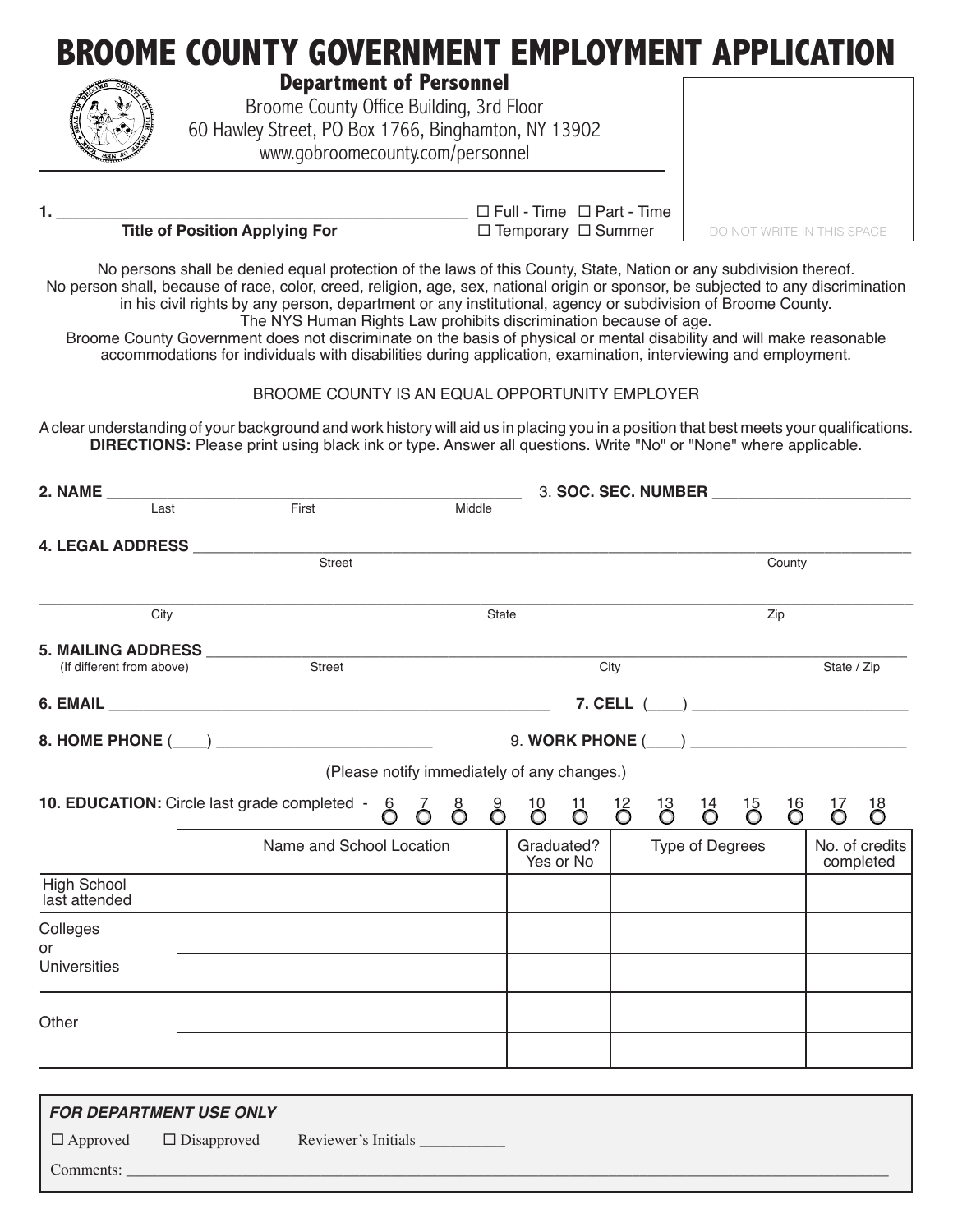11. EMPLOYMENT EXPERIENCE - List all permanent employment since high school. List any summer, part-time, temporary employment, which includes experience that may qualify you for the position sought. If additional space is required, use<br>supplemental sheets. Start with your most recent or current position.

| А.                                                                                                                                                                                                                             |  |                                       |
|--------------------------------------------------------------------------------------------------------------------------------------------------------------------------------------------------------------------------------|--|---------------------------------------|
|                                                                                                                                                                                                                                |  |                                       |
|                                                                                                                                                                                                                                |  |                                       |
|                                                                                                                                                                                                                                |  |                                       |
|                                                                                                                                                                                                                                |  |                                       |
|                                                                                                                                                                                                                                |  |                                       |
|                                                                                                                                                                                                                                |  |                                       |
|                                                                                                                                                                                                                                |  | Hours/Week __________________________ |
|                                                                                                                                                                                                                                |  |                                       |
|                                                                                                                                                                                                                                |  |                                       |
|                                                                                                                                                                                                                                |  |                                       |
|                                                                                                                                                                                                                                |  |                                       |
| Reason for leaving (Please explain fully.)<br>and the manufacture and the manufacture and the manufacture and the manufacture and the manufacture and the ma                                                                   |  |                                       |
|                                                                                                                                                                                                                                |  |                                       |
|                                                                                                                                                                                                                                |  |                                       |
|                                                                                                                                                                                                                                |  |                                       |
| В.                                                                                                                                                                                                                             |  |                                       |
|                                                                                                                                                                                                                                |  |                                       |
|                                                                                                                                                                                                                                |  |                                       |
|                                                                                                                                                                                                                                |  |                                       |
|                                                                                                                                                                                                                                |  |                                       |
|                                                                                                                                                                                                                                |  |                                       |
|                                                                                                                                                                                                                                |  |                                       |
|                                                                                                                                                                                                                                |  |                                       |
| Describe your duties and responsibilities in detail entertainment and the state of the state of the state of the state of the state of the state of the state of the state of the state of the state of the state of the state |  |                                       |
|                                                                                                                                                                                                                                |  |                                       |
|                                                                                                                                                                                                                                |  |                                       |
|                                                                                                                                                                                                                                |  |                                       |
| Reason for leaving (Please explain fully.)<br>and the manufacture and the manufacture and the manufacture and the manufacture and the manufacture and the m                                                                    |  |                                       |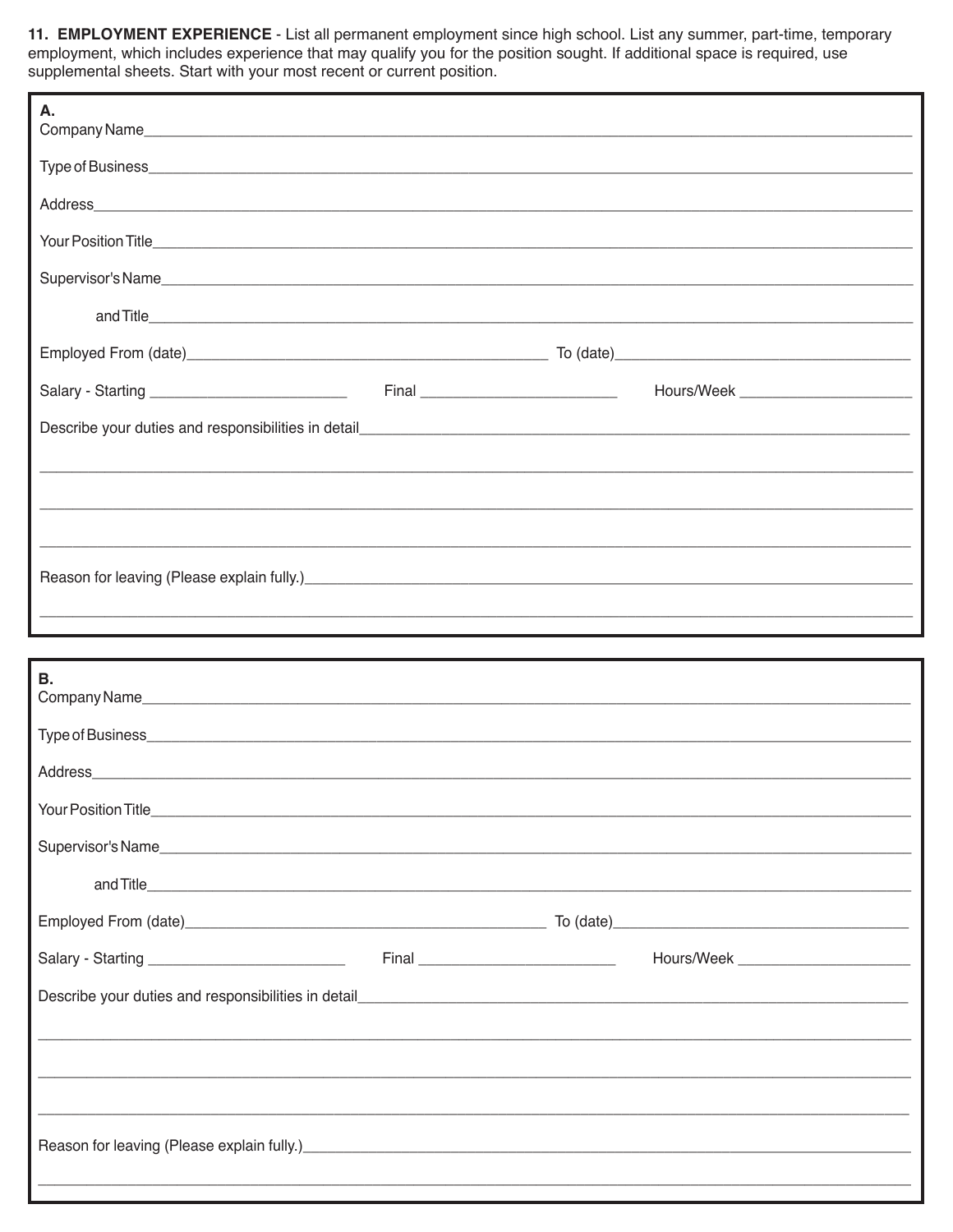| C.                                                                                                                                                           |  |  |
|--------------------------------------------------------------------------------------------------------------------------------------------------------------|--|--|
|                                                                                                                                                              |  |  |
|                                                                                                                                                              |  |  |
|                                                                                                                                                              |  |  |
|                                                                                                                                                              |  |  |
|                                                                                                                                                              |  |  |
|                                                                                                                                                              |  |  |
|                                                                                                                                                              |  |  |
|                                                                                                                                                              |  |  |
|                                                                                                                                                              |  |  |
|                                                                                                                                                              |  |  |
|                                                                                                                                                              |  |  |
| Reason for leaving (Please explain fully.)<br>and the manufacture and the manufacture and the manufacture and the manufacture and the manufacture and the m  |  |  |
|                                                                                                                                                              |  |  |
|                                                                                                                                                              |  |  |
|                                                                                                                                                              |  |  |
| D.                                                                                                                                                           |  |  |
|                                                                                                                                                              |  |  |
|                                                                                                                                                              |  |  |
|                                                                                                                                                              |  |  |
|                                                                                                                                                              |  |  |
|                                                                                                                                                              |  |  |
|                                                                                                                                                              |  |  |
|                                                                                                                                                              |  |  |
|                                                                                                                                                              |  |  |
|                                                                                                                                                              |  |  |
| ,我们也不能在这里的,我们也不能在这里的,我们也不能不能不能不能不能不能不能不能不能不能不能不能不能不能不能。""我们的,我们也不能不能不能不能不能不能不能不能                                                                             |  |  |
|                                                                                                                                                              |  |  |
| Reason for leaving (Please explain fully.)<br>and the manufacture and the manufacture and the manufacture and the manufacture and the manufacture and the ma |  |  |